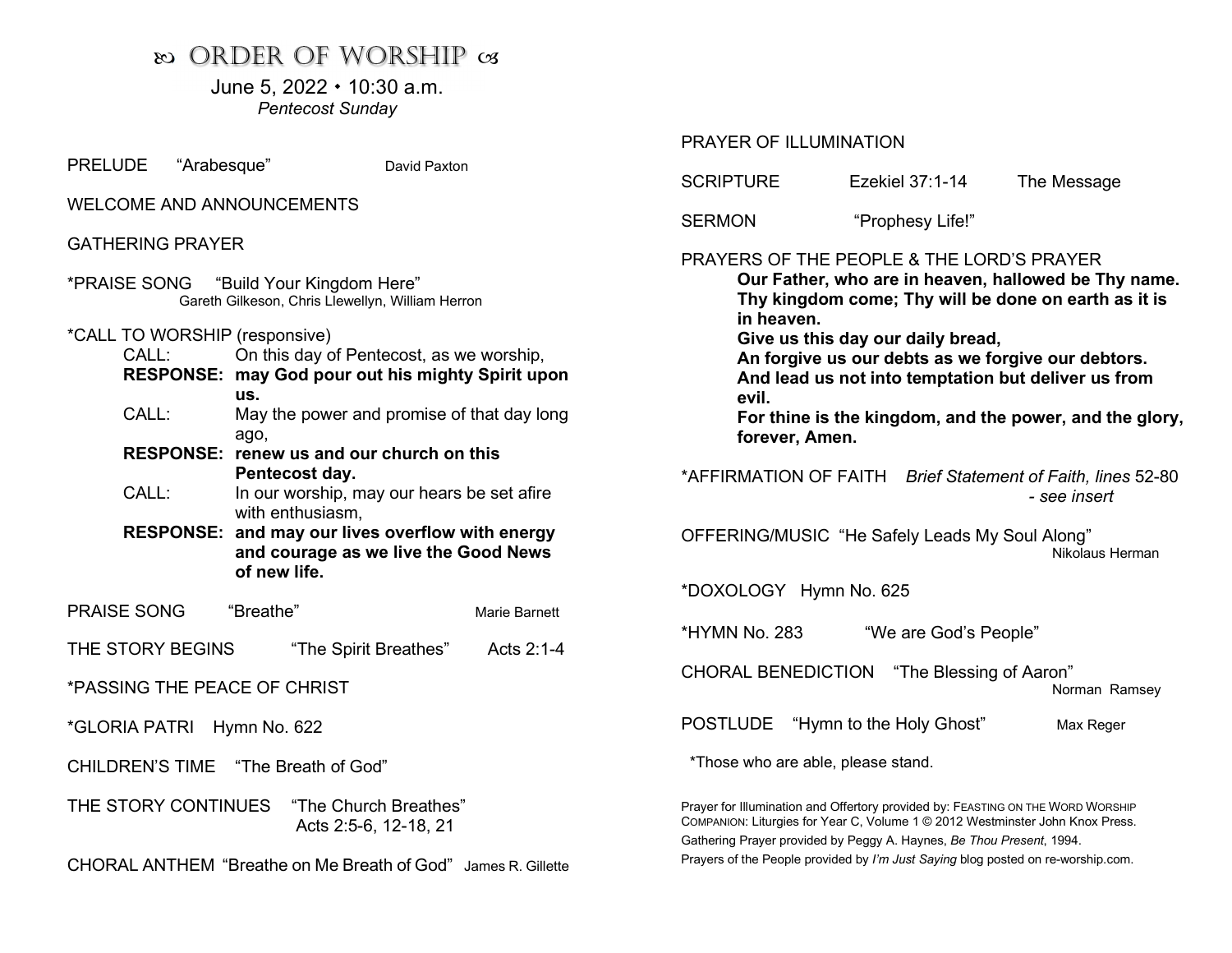#### Dairy Day Brownie Booth Calling all bakers!

#### Welcome to our church today!

If you are a visitor, thank you for coming to worship with us. We invite you to fill out a Welcome Card, which you will find in the hymnal book holder in the pew. You may then put the card in the offering plate that will be passed to you during the offering. Please join us in friendship and a chance to say hello after the service. Let us know if we can assist you.

## Covid Policy

We are updating our Covid restrictions to conform with state and county regulations. The use of a mask for services is a personal choice. Adjustments will be made as conditions demand.

# WEB (Weekend Back Pack)

The WEB program delivers approximately 50 bags of food to students in the Dryden School District who are food insufficient. Please donate *fruit cups (4 oz.)* for the month of June. There is a basket in the administrative wing that is labeled WEB for your donations.

## Flowers

Providing flowers for the sanctuary during the worship service is another way to celebrate happy times or to honor/remember a loved one. If your flowers mark a special occasion that you wish to share with your church family, be sure to note that down on the flower calendar. Artificial flowers are a nice choice that can be used for more than one Sunday.

On June 11 Dryden Dairy Day will finally be able to return and so will our church's brownie booth. Please consider baking any kind of brownie, bar cookie, or other type of cookie to donate for this favorite community event. Bring your UNCUT goodies to the church kitchen after 6 p.m. on Friday, June 10th to be cut, packaged, and priced. Please sign up in the fellowship hall to bake and/or assist in some other way.

## Dryden Garden Club

The Dryden Garden Club is sponsoring the Dryden Open Gate Garden and Art Tour on Saturday, June 25, 9 a.m.-2.p.m. Tour 4 beautiful gardens in the area for just \$5 and view artwork which will be for sale. Pre-sale tickets will be available at Dryden Agway, Arnolds, Dedrick's and Daisy Hollow Farm. On the day of the tour, tickets will be sold at the municipal parking lot on George Street, Dryden, and at each garden.

# For Prayer

Dave Gross, Bob Sincerbeaux, Christi LaPlant, William Merrill, Christopher DuPree, Connie Walker, Margaret Weems, sister of Mary Hicks, and the father of Brenda Carpenter

## **Ushers**

Please think about being an usher. June offers many opportunities to serve. Being an usher is an important ministry of the church. An usher may be the first person a newcomer meets and can do a great deal to make that newcomer feel welcome. Please sign up to help!

# June 5

Ushering: Larry and Ginger King Flowers: Chuck and MJ Uttech for Pastor Nancy Didway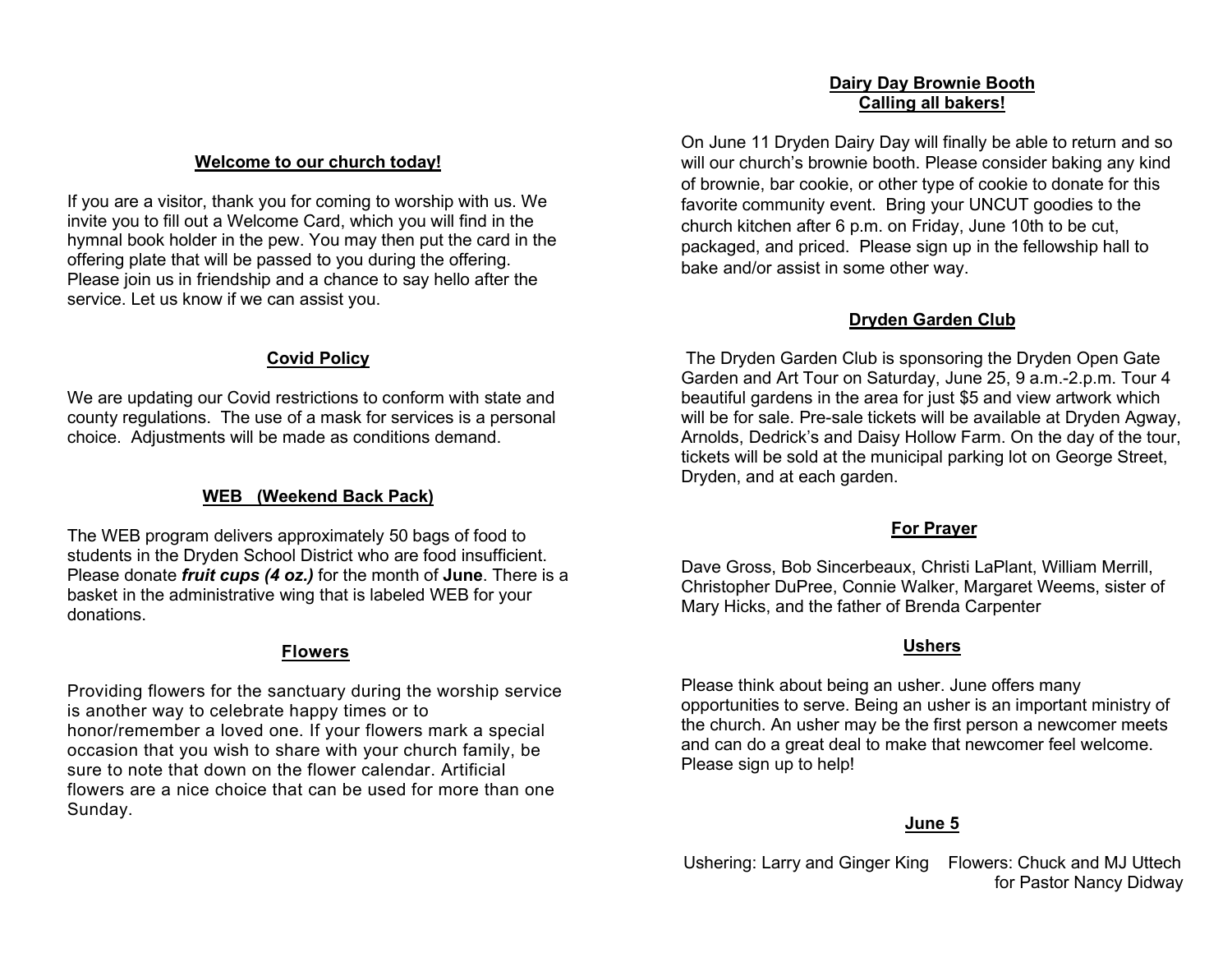# Build Your Kingdom Here

# AFFIRMATION OF FAITH

We trust in God the Holy Spirit,

everywhere the giver and renewer of life. The Spirit justifies us by grace through faith, sets us free to accept ourselves and to love God and neighbor, and binds us together with all believers in the one body of Christ, the Church.

The same Spirit who inspired the prophets and apostles rules our faith and life in Christ through Scripture ,engages us through the Word proclaimed, claims us in the waters of baptism,

feeds us with the bread of life and the cup of salvation, and calls women and men to all ministries of the church.

In a broken and fearful world the Spirit gives us courage to pray without ceasing,

to witness among all peoples to Christ as Lord and Savior, to unmask idolatries in Church and culture, to hear the voices of peoples long silenced, and to work with others for justice, freedom, and peace.

In gratitude to God, empowered by the Spirit, we strive to serve Christ in our daily tasks and to live holy and joyful lives, even as we watch for God's new heaven and new earth,

praying, "Come, Lord Jesus!"

With believers in every time and place,

we rejoice that nothing in life or in death

can separate us from the love of God in Christ Jesus our Lord.

Glory be to the Father, and to the Son, and to the Holy Spirit. Amen.

## Verse 1:

Come set Your rule and reign In our hearts again. Increase in us, we pray. Unveil why we're made. Come set our hearts ablaze with hope, Like wildfire in our very souls; Holy Spirit, come, invade us now. We are Your church; We need Your pow'r in us.

### Verse 2:

We seek Your kingdom first. We hunger and we thirst; Refuse to waste our lives, For You're our joy and prize. To see the captives' hearts released; The hurt, the sick, the poor at peace. We lay down our lives for heaven's cause. We are Your church; We pray, revive this earth.

#### Chorus:

Build Your kingdom here. Let the darkness fear. Show Your mighty hand. Heal our streets and land. Set Your church on fire. Win this nation back. Change the atmosphere. Build Your kingdom here, We pray!

#### Verse 3:

Unleash Your kingdom's pow'r, Reaching the near and far. No force of hell can stop Your beauty, changing hearts. You made us for much more than this; Awake the kingdom seed in us. Fill us with the strength and loves of Christ. We are Your church; We are the hope on earth.

#### Chorus (2x)

LI Song #6186078 © 2011 Thankyou Music For use solely with the SongSelect® Terms of Use. All rights reserved. www.ccli.com CCLI License #2667483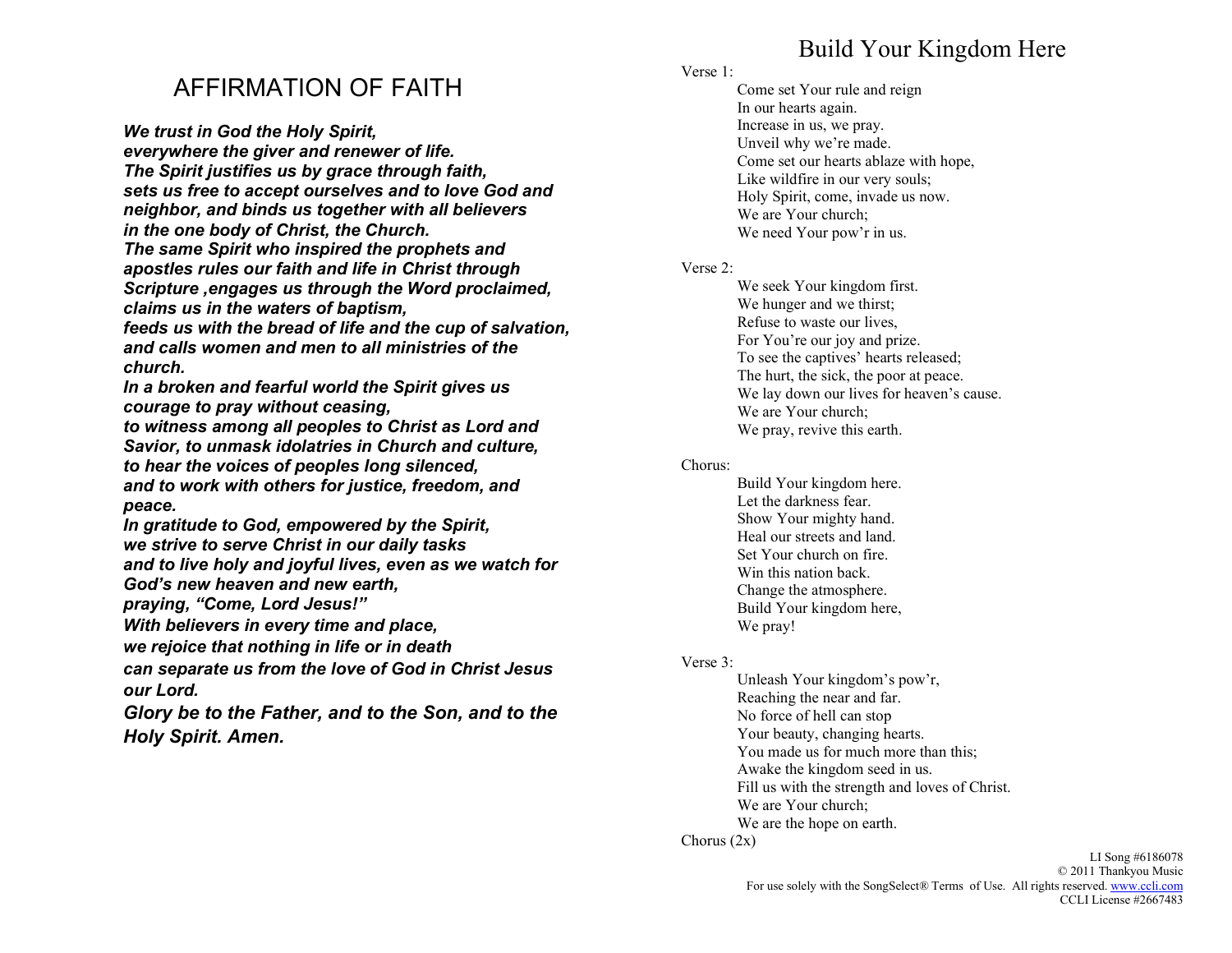# Breathe

# Gloria Patri

Verse 1:

This is the air I breathe, This is the air I breathe, Your holy presence Living in me.

This is the air I breathe, This is the air I breathe, Your holy presence Living in me.

#### Chorus:

And I…, I'm desperate for You. And I…, I'm lost without You.

#### Verse 2:

This is my daily bread, This is my daily bread, Your very Word Spoken to me.

This is my daily bread, This is my daily bread, Your very Word Spoken to me.

#### Chorus

And I…, I'm desperate for You. And I…, I'm lost without You.

I'm lost without You. I'm lost without You.

Words and music by Marie Barnette ©1995 Mercy-Vineyard Publishing All rights reserved. Used by permission.

Glory be to the Father, And to the Son, And to the Holy Ghost: As it was in the beginning, Is now and ever shall be, World without end. Amen, Amen.

Text: Gloria Patri; Traditional, 2<sup>nd</sup> century Music: Meineke, Christoph Meineke

# Doxology

Praise God from whom all blessing flow; Praise Him, all creatures here below; Praise Him above, ye heav'nly host; Praise Father, Son and Holy Ghost. Amen.

Text: Thomas Ken Music: Old Hundredth, Genevan Psalter, 1551; attributed to Louis Bourgeois